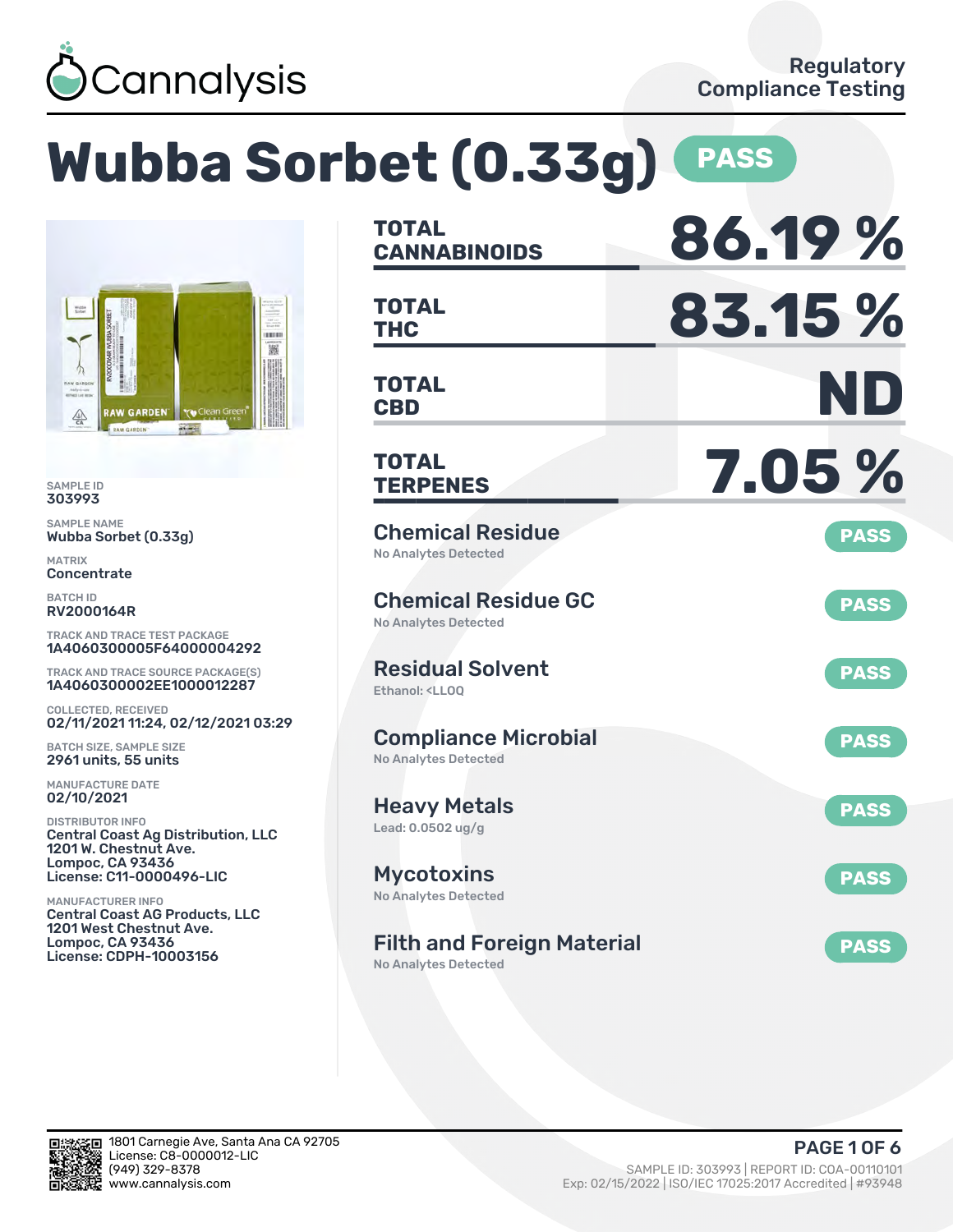

# CANNABINOID ANALYSIS

Total THC,CBD value(s) have been decarboxylated.

| TOTAL THC:          | 831.5 mg/g (83.15 %), 274.4 mg per package |
|---------------------|--------------------------------------------|
| TOTAL CBD:          | ND.                                        |
| TOTAL CANNABINOIDS: | 861.9 mg/g (86.19 %)                       |

UNIT OF MEASUREMENT: Milligrams per Gram(mg/g)

| <b>ANALYTE</b>         | <b>RESULT</b>         | LOD    | <b>LLOO</b> | <b>ANALYTE</b>   | <b>RESULT</b>        | <b>LOD</b> | <b>LLOO</b> |
|------------------------|-----------------------|--------|-------------|------------------|----------------------|------------|-------------|
| THCa                   | ND                    | 0.2000 | 0.4000      | CBD <sub>v</sub> | ND.                  | 0.2000     | 0.4000      |
| D9THC                  | 831.5 mg/g (83.15 %)  | 0.2000 | 0.4000      | CBGa             | ND.                  | 0.2000     | 0.4000      |
| D8THC                  | ND                    | 0.2000 | 0.4000      | CBG              | 24.60 mg/g (2.460 %) | 0.2000     | 0.4000      |
| <b>THC<sub>v</sub></b> | 5.802 mg/g (0.5802 %) | 0.2000 | 0.4000      | CBN              | <b>ND</b>            | 0.2000     | 0.4000      |
| CBDa                   | ND                    | 0.2000 | 0.4000      | CBC              | <b>ND</b>            | 0.2000     | 0.4000      |
| CBD                    | ND                    | 0.2000 | 0.4000      |                  |                      |            |             |

#### ADDITIONAL INFORMATION

| Method:              | SOP-TECH-001 | Sample Prepped: 02/12/2021 13:29 |                                   | Sample Approved: 02/15/2021 10:55  |  |
|----------------------|--------------|----------------------------------|-----------------------------------|------------------------------------|--|
| Instrument: UPLC-DAD |              |                                  | Sample Analyzed: 02/12/2021 17:58 | Prep-Analytical Batch: 26586-20969 |  |



## TERPENE ANALYSIS

| <b>TOTAL TERPENES:</b> |                                                     | 70.54 mg/g (7.054 %) |             |  |  |  |  |  |
|------------------------|-----------------------------------------------------|----------------------|-------------|--|--|--|--|--|
| UNIT OF MEASUREMENT:   | Milligrams per Gram(mg/g)                           |                      |             |  |  |  |  |  |
| <b>ANALYTE</b>         | <b>RESULT</b>                                       | LOD                  | <b>LLOO</b> |  |  |  |  |  |
| 3-Carene               | ND.                                                 | 1.000                | 2.500       |  |  |  |  |  |
| Alpha cedrene          | <b>ND</b>                                           | 1.000                | 2.500       |  |  |  |  |  |
| Alpha pinene           | 2.240 mg/g $(0.2240\%)$                             | 0.1000               | 1.000       |  |  |  |  |  |
| Alpha terpineol        | <lloq< td=""><td>0.3260</td><td>0.6520</td></lloq<> | 0.3260               | 0.6520      |  |  |  |  |  |
| Beta myrcene           | 33.43 mg/g (3.343 %)                                | 0.5000               | 1.000       |  |  |  |  |  |
| Borneol                | <b>ND</b>                                           | 1.000                | 2.500       |  |  |  |  |  |
| Camphor                | <b>ND</b>                                           | 0.1000               | 0.5000      |  |  |  |  |  |
| Cedrol                 | <b>ND</b>                                           | 0.5000               | 1.000       |  |  |  |  |  |
| Eucalyptol             | <b>ND</b>                                           | 0.1000               | 0.5000      |  |  |  |  |  |
| Fenchone               | $<$ LLOO                                            | 0.1000               | 0.5000      |  |  |  |  |  |
| Gamma terpineol        | <b>ND</b>                                           | 0.2090               | 0.5230      |  |  |  |  |  |
| Guaiol                 | <b>ND</b>                                           | 2.500                | 5.000       |  |  |  |  |  |
| Isopulegol             | <b>ND</b>                                           | 2.500                | 5.000       |  |  |  |  |  |
| Linalool               | 2.633 mg/g $(0.2633\%)$                             | 0.5000               | 1.000       |  |  |  |  |  |
| Ocimene 1              | <b>ND</b>                                           | 0.1550               | 0.3100      |  |  |  |  |  |
| P-cymene               | <b>ND</b>                                           | 0.5230               | 1.045       |  |  |  |  |  |
| Pulegone               | <b>ND</b>                                           | 0.1000               | 0.5000      |  |  |  |  |  |
| Terpinolene            | 5.552 mg/g (0.5552 %)                               | 0.1000               | 0.5000      |  |  |  |  |  |

| ANALYTE         | <b>RESULT</b>                                                                                                                                          | LOD    | LLOQ   | <b>ANALYTE</b>          | <b>RESULT</b>                                       | LOD    | <b>LLOQ</b> |
|-----------------|--------------------------------------------------------------------------------------------------------------------------------------------------------|--------|--------|-------------------------|-----------------------------------------------------|--------|-------------|
| 3-Carene        | <b>ND</b>                                                                                                                                              | 1.000  | 2.500  | Alpha bisabolol         | <lloq< td=""><td>0.1000</td><td>0.5000</td></lloq<> | 0.1000 | 0.5000      |
| Alpha cedrene   | <b>ND</b>                                                                                                                                              | 1.000  | 2.500  | Alpha humulene          | 2.113 mg/g (0.2113 %)                               | 0.5000 | 1.000       |
| Alpha pinene    | 2.240 mg/g $(0.2240\%)$                                                                                                                                | 0.1000 | 1.000  | Alpha terpinene         | <b>ND</b>                                           | 0.5000 | 1.000       |
| Alpha terpineol | <lloq< td=""><td>0.3260</td><td>0.6520</td><td>Beta caryophyllene</td><td>9.009 mg/g <math>(0.9009\%)</math></td><td>0.5000</td><td>1.000</td></lloq<> | 0.3260 | 0.6520 | Beta caryophyllene      | 9.009 mg/g $(0.9009\%)$                             | 0.5000 | 1.000       |
| Beta myrcene    | 33.43 mg/g (3.343 %)                                                                                                                                   | 0.5000 | 1.000  | Beta pinene             | 2.025 mg/g $(0.2025\%)$                             | 0.6070 | 1.214       |
| Borneol         | <b>ND</b>                                                                                                                                              | 1.000  | 2.500  | Camphene                | <b>ND</b>                                           | 0.5000 | 1.000       |
| Camphor         | <b>ND</b>                                                                                                                                              | 0.1000 | 0.5000 | Caryophyllene oxide     | <b>ND</b>                                           | 0.5000 | 2.500       |
| Cedrol          | <b>ND</b>                                                                                                                                              | 0.5000 | 1.000  | Cis nerolidol           | <b>ND</b>                                           | 2.500  | 5.000       |
| Eucalyptol      | <b>ND</b>                                                                                                                                              | 0.1000 | 0.5000 | Fenchol                 | <ll0q< td=""><td>0.5000</td><td>1.000</td></ll0q<>  | 0.5000 | 1.000       |
| Fenchone        | <lloq< td=""><td>0.1000</td><td>0.5000</td><td>Gamma terpinene</td><td><b>ND</b></td><td>0.1000</td><td>0.5000</td></lloq<>                            | 0.1000 | 0.5000 | Gamma terpinene         | <b>ND</b>                                           | 0.1000 | 0.5000      |
| Gamma terpineol | ND.                                                                                                                                                    | 0.2090 | 0.5230 | Geranyl acetate         | ND.                                                 | 0.1000 | 0.5000      |
| Guaiol          | <b>ND</b>                                                                                                                                              | 2.500  | 5.000  | Isoborneol              | <b>ND</b>                                           | 0.5000 | 1.000       |
| Isopulegol      | <b>ND</b>                                                                                                                                              | 2.500  | 5.000  | Limonene                | 6.189 mg/g $(0.6189\%)$                             | 0.5000 | 2.500       |
| Linalool        | 2.633 mg/g (0.2633 %)                                                                                                                                  | 0.5000 | 1.000  | Menthol                 | <b>ND</b>                                           | 1.000  | 2.500       |
| Ocimene 1       | <b>ND</b>                                                                                                                                              | 0.1550 | 0.3100 | Ocimene 2               | 7.346 mg/g $(0.7346\%)$                             | 0.3450 | 1.725       |
| P-cymene        | <b>ND</b>                                                                                                                                              | 0.5230 | 1.045  | P-mentha-1,5-diene ND   |                                                     | 0.5000 | 1.000       |
| Pulegone        | <b>ND</b>                                                                                                                                              | 0.1000 | 0.5000 | Sabinene                | <b>ND</b>                                           | 0.5000 | 1.000       |
| Terpinolene     | 5.552 mg/g (0.5552 %)                                                                                                                                  | 0.1000 | 0.5000 | Trans beta farnesene ND |                                                     | 2.500  | 5.000       |
| Trans nerolidol | <b>ND</b>                                                                                                                                              | 0.5000 | 2.500  | Valencene               | <b>ND</b>                                           | 0.5000 | 1.000       |
|                 |                                                                                                                                                        |        |        |                         |                                                     |        |             |

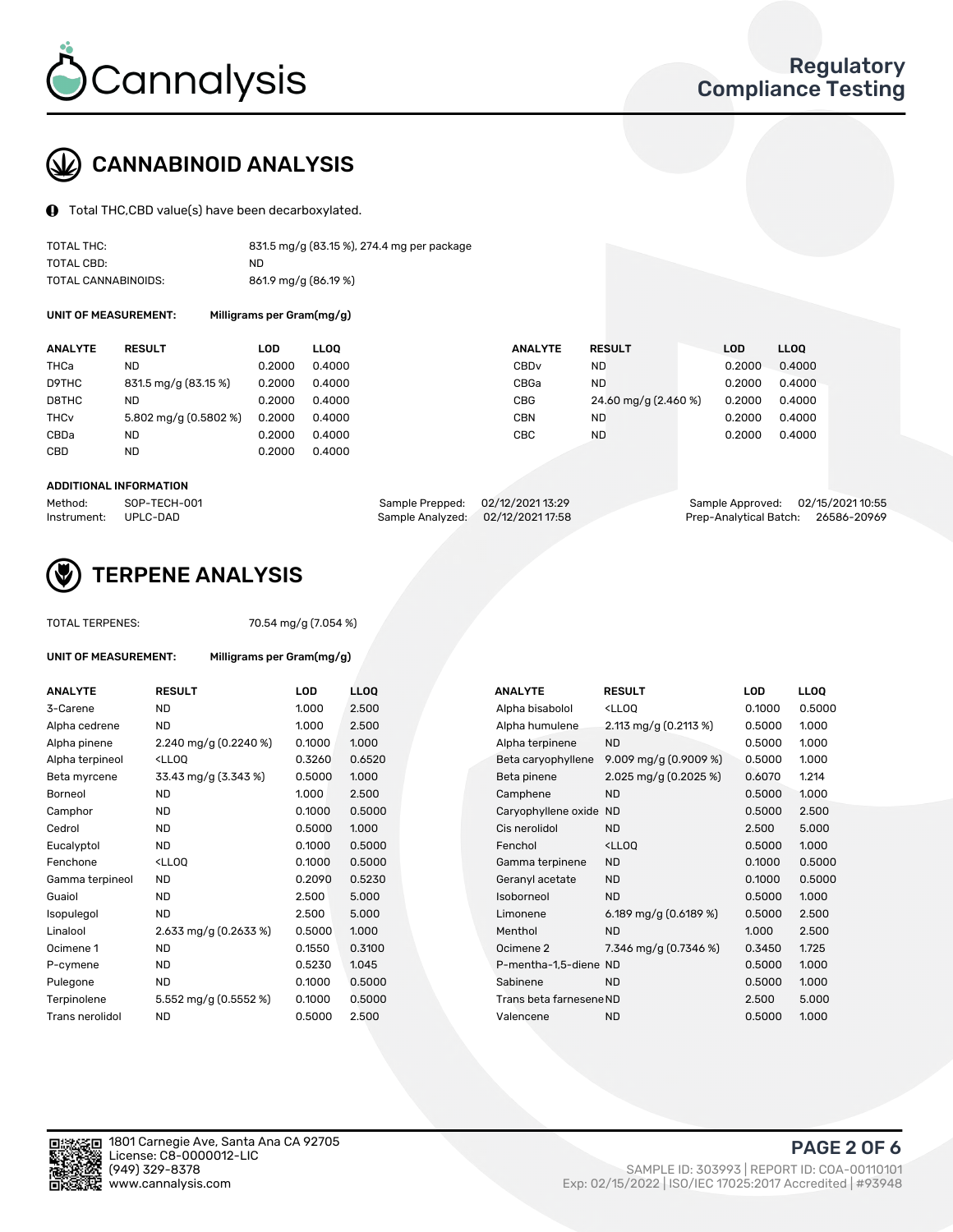

## Regulatory Compliance Testing

#### ADDITIONAL INFORMATION

Method: SOP-TECH-027 Sample Prepped: 02/12/2021 10:34 Sample Approved: 02/15/2021 18:01 Prep-Analytical Batch: 26576-20948



CHEMICAL RESIDUE ANALYSIS PASS

UNIT OF MEASUREMENT: Micrograms per Gram(ug/g)

| <b>ANALYTE</b>    | <b>RESULT</b> | LOD    | LL <sub>OO</sub> | <b>ACTION LEVEL</b> |      | <b>ANALYTE</b>      | <b>RESULT</b> | LOD    | <b>LLOQ</b> | <b>ACTION LEVEL</b> |      |
|-------------------|---------------|--------|------------------|---------------------|------|---------------------|---------------|--------|-------------|---------------------|------|
| Abamectin         | <b>ND</b>     | 0.0200 | 0.0400           | 0.1000              | Pass | Acephate            | <b>ND</b>     | 0.0200 | 0.0400      | 0.1000              | Pass |
| Acequinocyl       | <b>ND</b>     | 0.0200 | 0.0400           | 0.1000              | Pass | Acetamiprid         | <b>ND</b>     | 0.0200 | 0.0400      | 0.1000              | Pass |
| Aldicarb          | <b>ND</b>     | 0.0200 | 0.0400           | 0.0                 | Pass | Azoxystrobin        | <b>ND</b>     | 0.0200 | 0.0400      | 0.1000              | Pass |
| Bifenazate        | <b>ND</b>     | 0.0200 | 0.0400           | 0.1000              | Pass | <b>Bifenthrin</b>   | <b>ND</b>     | 0.0200 | 0.0400      | 3.000               | Pass |
| <b>Boscalid</b>   | <b>ND</b>     | 0.0200 | 0.0400           | 0.1000              | Pass | Carbaryl            | <b>ND</b>     | 0.0200 | 0.0400      | 0.5000              | Pass |
| Carbofuran        | <b>ND</b>     | 0.0200 | 0.0400           | 0.0                 | Pass | Chlorantraniliprole | <b>ND</b>     | 0.0200 | 0.0400      | 10.00               | Pass |
| Clofentezine      | <b>ND</b>     | 0.0200 | 0.0400           | 0.1000              | Pass | Coumaphos           | <b>ND</b>     | 0.0200 | 0.0400      | 0.0                 | Pass |
| Cyfluthrin        | <b>ND</b>     | 0.4000 | 1.000            | 2.000               | Pass | Cypermethrin        | <b>ND</b>     | 0.4000 | 1.000       | 1.000               | Pass |
| Daminozide        | <b>ND</b>     | 0.0200 | 0.0400           | 0.0                 | Pass | Diazinon            | <b>ND</b>     | 0.0200 | 0.0400      | 0.1000              | Pass |
| <b>Dichlorvos</b> | <b>ND</b>     | 0.0200 | 0.0400           | 0.0                 | Pass | Dimethoate          | <b>ND</b>     | 0.0200 | 0.0400      | 0.0                 | Pass |
| Dimethomorph      | <b>ND</b>     | 0.0200 | 0.0400           | 2.000               | Pass | Ethoprophos         | <b>ND</b>     | 0.0200 | 0.0400      | 0.0                 | Pass |
| Etofenprox        | <b>ND</b>     | 0.0200 | 0.0400           | 0.0                 | Pass | Etoxazole           | <b>ND</b>     | 0.0200 | 0.0400      | 0.1000              | Pass |
| Fenhexamid        | <b>ND</b>     | 0.0200 | 0.0400           | 0.1000              | Pass | Fenoxycarb          | <b>ND</b>     | 0.0200 | 0.0400      | 0.0                 | Pass |
| Fenpyroximate     | <b>ND</b>     | 0.0200 | 0.0400           | 0.1000              | Pass | Fipronil            | <b>ND</b>     | 0.0400 | 0.1000      | 0.0                 | Pass |
| Flonicamid        | <b>ND</b>     | 0.0200 | 0.0400           | 0.1000              | Pass | Fludioxonil         | <b>ND</b>     | 0.0200 | 0.0400      | 0.1000              | Pass |
| Hexythiazox       | <b>ND</b>     | 0.0200 | 0.0400           | 0.1000              | Pass | Imazalil            | <b>ND</b>     | 0.0200 | 0.0400      | 0.0                 | Pass |
| Imidacloprid      | <b>ND</b>     | 0.0200 | 0.0400           | 5.000               | Pass | Kresoxim methyl     | <b>ND</b>     | 0.0200 | 0.0400      | 0.1000              | Pass |
| Malathion         | <b>ND</b>     | 0.0200 | 0.0400           | 0.5000              | Pass | Metalaxyl           | <b>ND</b>     | 0.0200 | 0.0400      | 2.000               | Pass |
| Methiocarb        | <b>ND</b>     | 0.0200 | 0.0400           | 0.0                 | Pass | Methomyl            | <b>ND</b>     | 0.0200 | 0.0400      | 1.000               | Pass |
| Mevinphos         | <b>ND</b>     | 0.0200 | 0.0400           | 0.0                 | Pass | Myclobutanil        | <b>ND</b>     | 0.0200 | 0.0400      | 0.1000              | Pass |
| Naled             | <b>ND</b>     | 0.0200 | 0.0400           | 0.1000              | Pass | Oxamyl              | <b>ND</b>     | 0.0200 | 0.0400      | 0.5000              | Pass |
| Paclobutrazol     | <b>ND</b>     | 0.0200 | 0.0400           | 0.0                 | Pass | Permethrins         | <b>ND</b>     | 0.0400 | 0.1000      | 0.5000              | Pass |
| Phosmet           | <b>ND</b>     | 0.0200 | 0.0400           | 0.1000              | Pass | Piperonyl butoxide  | <b>ND</b>     | 0.0200 | 0.0400      | 3.000               | Pass |
| Prallethrin       | <b>ND</b>     | 0.0200 | 0.0400           | 0.1000              | Pass | Propiconazole       | <b>ND</b>     | 0.0200 | 0.0400      | 0.1000              | Pass |
| Propoxur          | <b>ND</b>     | 0.0200 | 0.0400           | 0.0                 | Pass | Pyrethrins          | <b>ND</b>     | 0.0200 | 0.0400      | 0.5000              | Pass |
| Pyridaben         | <b>ND</b>     | 0.0200 | 0.0400           | 0.1000              | Pass | Spinetoram          | <b>ND</b>     | 0.0200 | 0.0400      | 0.1000              | Pass |
| Spinosad          | <b>ND</b>     | 0.0300 | 0.0700           | 0.1000              | Pass | Spiromesifen        | <b>ND</b>     | 0.0200 | 0.0400      | 0.1000              | Pass |
| Spirotetramat     | <b>ND</b>     | 0.0200 | 0.0400           | 0.1000              | Pass | Spiroxamine         | <b>ND</b>     | 0.0200 | 0.0400      | 0.0                 | Pass |
| Tebuconazole      | <b>ND</b>     | 0.0200 | 0.0400           | 0.1000              | Pass | Thiacloprid         | <b>ND</b>     | 0.0200 | 0.0400      | 0.0                 | Pass |
| Thiamethoxam      | <b>ND</b>     | 0.0200 | 0.0400           | 5.000               | Pass | Trifloxystrobin     | <b>ND</b>     | 0.0200 | 0.0400      | 0.1000              | Pass |

#### ADDITIONAL INFORMATION

Method: SOP-TECH-002 Sample Prepped: 02/12/2021 10:35 Sample Approved: 02/15/2021 16:19<br>Instrument: LC-MS/MS Sample Analyzed: 02/12/2021 11:38 Prep-Analytical Batch: 26577-20949 Prep-Analytical Batch: 26577-20949

PAGE 3 OF 6

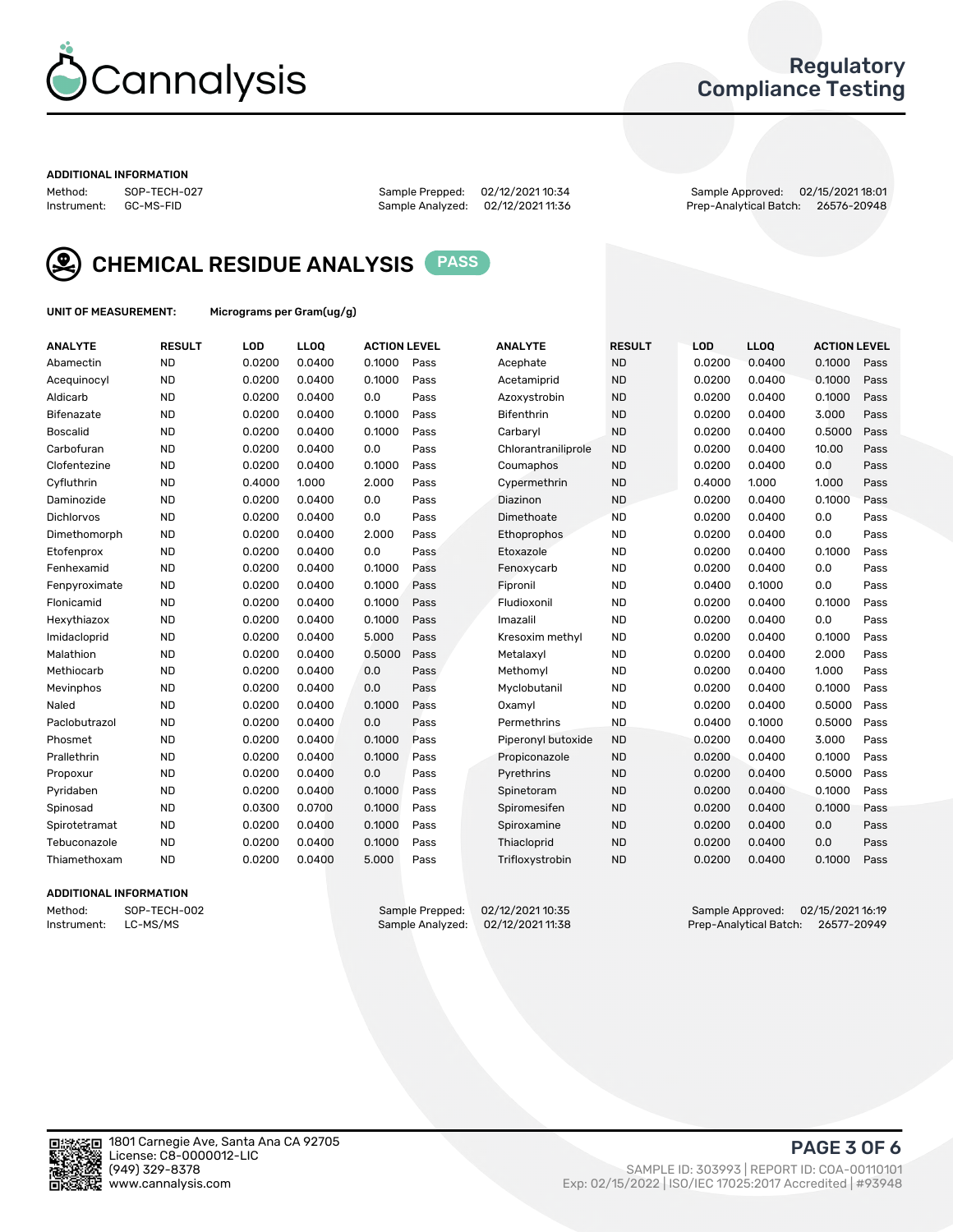

## CHEMICAL RESIDUE GC ANALYSIS PASS

| UNIT OF MEASUREMENT: | Micrograms per Gram(ug/g) |
|----------------------|---------------------------|
|                      |                           |

| <b>ANALYTE</b>         | <b>RESULT</b> | LOD    | <b>LLOO</b> | <b>ACTION LEVEL</b> |                  | <b>ANALYTE</b>   | <b>RESULT</b> | LOD              | <b>LLOO</b>            | <b>ACTION LEVEL</b> |      |
|------------------------|---------------|--------|-------------|---------------------|------------------|------------------|---------------|------------------|------------------------|---------------------|------|
| Captan                 | ND            | 0.1000 | 0.2000      | 0.7000              | Pass             | Chlordane        | <b>ND</b>     | 0.0109           | 0.0136                 | 0.0                 | Pass |
| Methyl parathion       | <b>ND</b>     | 0.0400 | 0.1000      | 0.0                 | Pass             | <b>PCNB</b>      | <b>ND</b>     | 0.0200           | 0.0400                 | 0.1000              | Pass |
| Chlorfenapyr           | <b>ND</b>     | 0.0800 | 0.1000      | 0.0                 | Pass             | Chlorpyrifos     | <b>ND</b>     | 0.0800           | 0.1000                 | 0.0                 | Pass |
|                        |               |        |             |                     |                  |                  |               |                  |                        |                     |      |
| ADDITIONAL INFORMATION |               |        |             |                     |                  |                  |               |                  |                        |                     |      |
| Method:                | SOP-TECH-010  |        |             |                     | Sample Prepped:  | 02/12/2021 10:35 |               | Sample Approved: |                        | 02/15/2021 11:18    |      |
| Instrument:            | GC-MS/MS      |        |             |                     | Sample Analyzed: | 02/12/2021 11:39 |               |                  | Prep-Analytical Batch: | 26578-20950         |      |

## RESIDUAL SOLVENT ANALYSIS PASS

UNIT OF MEASUREMENT: Micrograms per Gram(ug/g)

| <b>ANALYTE</b>       | <b>RESULT</b> | <b>LOD</b> | <b>LLOO</b> | <b>ACTION LEVEL</b> |      | <b>ANALYTE</b>     | <b>RESULT</b>                                                               | LOD    | <b>LLOO</b> | <b>ACTION LEVEL</b> |      |
|----------------------|---------------|------------|-------------|---------------------|------|--------------------|-----------------------------------------------------------------------------|--------|-------------|---------------------|------|
| Acetone              | <b>ND</b>     | 5.000      | 250.0       | 5000                | Pass | Acetonitrile       | <b>ND</b>                                                                   | 5.000  | 50.00       | 410.0               | Pass |
| Benzene              | <b>ND</b>     | 0.5000     | 1.000       | 1.000               | Pass | <b>Butane</b>      | <b>ND</b>                                                                   | 76.80  | 96.00       | 5000                | Pass |
| Chloroform           | <b>ND</b>     | 0.5000     | 1.000       | 1.000               | Pass | Ethanol            | <lloo< td=""><td>10.00</td><td>50.00</td><td>5000</td><td>Pass</td></lloo<> | 10.00  | 50.00       | 5000                | Pass |
| <b>Ethyl Acetate</b> | <b>ND</b>     | 5.000      | 50.00       | 5000                | Pass | <b>Ethyl Ether</b> | <b>ND</b>                                                                   | 25.00  | 50.00       | 5000                | Pass |
| Ethylene oxide       | <b>ND</b>     | 0.5000     | 1.000       | 1.000               | Pass | Heptane            | <b>ND</b>                                                                   | 1.000  | 5.000       | 5000                | Pass |
| Hexane               | <b>ND</b>     | 0.5000     | 5.000       | 290.0               | Pass | Isopropyl Alcohol  | <b>ND</b>                                                                   | 5.000  | 50.00       | 5000                | Pass |
| Methanol             | <b>ND</b>     | 10.00      | 50.00       | 3000                | Pass | Methylene chloride | <b>ND</b>                                                                   | 0.5000 | 1.000       | 1.000               | Pass |
| Pentane              | <b>ND</b>     | 1.000      | 50.00       | 5000                | Pass | Propane            | <b>ND</b>                                                                   | 16.00  | 20.00       | 5000                | Pass |
| Toluene              | <b>ND</b>     | 0.5000     | 1.000       | 890.0               | Pass | Xvlenes            | <b>ND</b>                                                                   | 6.000  | 100.0       | 2170                | Pass |
| Trichloroethylene    | <b>ND</b>     | 0.2500     | 1.000       | 1.000               | Pass | 1.2-Dichloroethane | <b>ND</b>                                                                   | 0.5000 | 1.000       | 1.000               | Pass |

#### ADDITIONAL INFORMATION

Method: SOP-TECH-021 Sample Prepped: 02/12/2021 10:36 Sample Approved: 02/15/2021 16:44<br>Instrument: HS-GC-MS/FID Sample Analyzed: 02/12/2021 11:08 Prep-Analytical Batch: 26569-20944 Prep-Analytical Batch: 26569-20944



UNIT OF MEASUREMENT: Cycle Threshold (Ct)

| <b>ANALYTE</b> | <b>RESULT</b>              | LOD   | <b>LLOO</b> |     | <b>ACTION LEVEL</b> | <b>ANALYTE</b>   | <b>RESULT</b> | LOD   | LL <sub>00</sub> |                  | <b>ACTION LEVEL</b> |
|----------------|----------------------------|-------|-------------|-----|---------------------|------------------|---------------|-------|------------------|------------------|---------------------|
| A.fumigatus    | <b>ND</b>                  | 33.00 | 0.0         | 0.0 | Pass                | A. flavus        | <b>ND</b>     | 33.00 | 0.0              | 0.0              | Pass                |
| A. niger       | <b>ND</b>                  | 33.00 | 0.0         | 0.0 | Pass                | A. terreus       | <b>ND</b>     | 33.00 | 0.0              | 0.0              | Pass                |
| <b>STEC</b>    | <b>ND</b>                  | 33.00 | 0.0         | 0.0 | Pass                | Salmonella spp   | <b>ND</b>     | 33.00 | 0.0              | 0.0              | Pass                |
|                | ADDITIONAL INFORMATION     |       |             |     |                     |                  |               |       |                  |                  |                     |
| Method:        | SOP-TECH-016, SOP-TECH-022 |       |             |     | Sample Prepped:     | 02/15/2021 06:07 |               |       | Sample Approved: | 02/15/2021 17:12 |                     |

Instrument: qPCR Sample Analyzed: 02/15/2021 06:24 Prep-Analytical Batch: 26621-20992

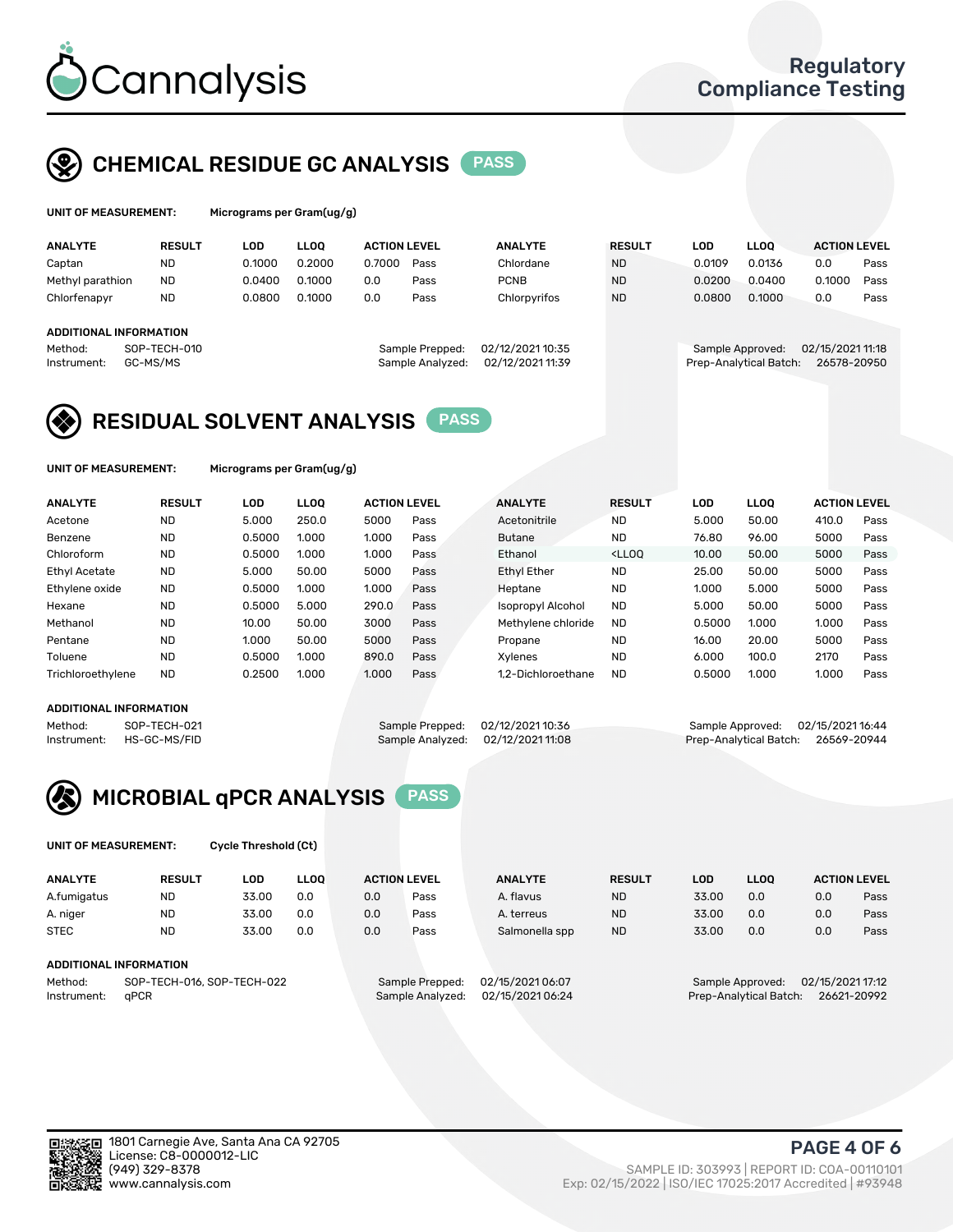



| UNIT OF MEASUREMENT:                                              |                                            |                      | Micrograms per Gram(ug/g)      |                               |                                     |                                      |                            |                      |                                            |                                       |
|-------------------------------------------------------------------|--------------------------------------------|----------------------|--------------------------------|-------------------------------|-------------------------------------|--------------------------------------|----------------------------|----------------------|--------------------------------------------|---------------------------------------|
| <b>ANALYTE</b><br>Arsenic                                         | <b>RESULT</b><br>ND.                       | <b>LOD</b><br>0.0200 | <b>LLOO</b><br>0.0500          | <b>ACTION LEVEL</b><br>0.2000 | Pass                                | <b>ANALYTE</b><br>Cadmium            | <b>RESULT</b><br><b>ND</b> | <b>LOD</b><br>0.0050 | <b>LLOO</b><br>0.0500                      | <b>ACTION LEVEL</b><br>0.2000<br>Pass |
| Lead                                                              | $0.0502$ ug/g                              | 0.0100               | 0.0500                         | 0.5000                        | Pass                                | Mercury                              | <b>ND</b>                  | 0.0030               | 0.0500                                     | 0.1000<br>Pass                        |
| <b>ADDITIONAL INFORMATION</b><br>Method:<br>ICP-MS<br>Instrument: | SOP-TECH-013<br><b>MYCOTOXINS ANALYSIS</b> |                      |                                | <b>PASS</b>                   | Sample Prepped:<br>Sample Analyzed: | 02/15/2021 08:29<br>02/15/2021 10:44 |                            |                      | Sample Approved:<br>Prep-Analytical Batch: | 02/15/2021 14:13<br>26596-20996       |
| UNIT OF MEASUREMENT:                                              |                                            |                      | Micrograms per Kilogram(ug/kg) |                               |                                     |                                      |                            |                      |                                            |                                       |
| <b>ANALYTE</b>                                                    | <b>RESULT</b>                              | <b>LOD</b>           | <b>LLOO</b>                    | <b>ACTION LEVEL</b>           |                                     | <b>ANALYTE</b>                       | <b>RESULT</b>              | <b>LOD</b>           | <b>LLOQ</b>                                | <b>ACTION LEVEL</b>                   |

| .                      | .         | ---   | ----  |       |      |  | .            | .         | ---   | ----  |       |      |
|------------------------|-----------|-------|-------|-------|------|--|--------------|-----------|-------|-------|-------|------|
| Aflatoxin B1           | <b>ND</b> | 1.000 | 2.000 |       | N/A  |  | Aflatoxin B2 | <b>ND</b> | 2.000 | 5.000 |       | N/A  |
| Aflatoxin G1           | <b>ND</b> | 2.000 | 5.000 |       | N/A  |  | Aflatoxin G2 | <b>ND</b> | 2.000 | 5.000 |       | N/A  |
| Total Aflatoxins       | <b>ND</b> | 10.00 | 14.00 | 20.00 | Pass |  | Ochratoxin A | <b>ND</b> | 1.000 | 2.000 | 20.00 | Pass |
|                        |           |       |       |       |      |  |              |           |       |       |       |      |
| ADDITIONAL INFORMATION |           |       |       |       |      |  |              |           |       |       |       |      |

Method: SOP-TECH-020 Sample Prepped: 02/12/2021 10:35 Sample Approved: 02/15/2021 16:17 Instrument: LC-MS/MS Sample Analyzed: 02/12/2021 10:36 Prep-Analytical Batch: 26574-20942

# FILTH & FOREIGN MATERIAL ANALYSIS PASS

UNIT OF MEASUREMENT: Filth and Foreign Matter (%, #/3g)

| <b>ANALYTE</b>                                              | <b>RESULT</b> | LOD | <b>LLOO</b> | <b>ACTION LEVEL</b>                 |      | <b>ANALYTE</b>                       | <b>RESULT</b> | LOD                                                                           | LLOO | <b>ACTION LEVEL</b> |      |  |
|-------------------------------------------------------------|---------------|-----|-------------|-------------------------------------|------|--------------------------------------|---------------|-------------------------------------------------------------------------------|------|---------------------|------|--|
| IF RH ME                                                    | <b>ND</b>     | 0.0 | 0.0         | 1.000                               | Pass | <b>IFM</b>                           | <b>ND</b>     | 0.0                                                                           | 0.0  | 25.00               | Pass |  |
| Mold                                                        | <b>ND</b>     | 0.0 | 0.0         | 25.00                               | Pass | <b>SSCD</b>                          | <b>ND</b>     | 0.0                                                                           | 0.0  | 25.00               | Pass |  |
| <b>ADDITIONAL INFORMATION</b>                               |               |     |             |                                     |      |                                      |               |                                                                               |      |                     |      |  |
| Method:<br>SOP-TECH-009<br>Instrument:<br>Visual Inspection |               |     |             | Sample Prepped:<br>Sample Analyzed: |      | 02/12/2021 16:56<br>02/12/2021 16:56 |               | 02/12/2021 17:00<br>Sample Approved:<br>Prep-Analytical Batch:<br>26600-20965 |      |                     |      |  |



PAGE 5 OF 6